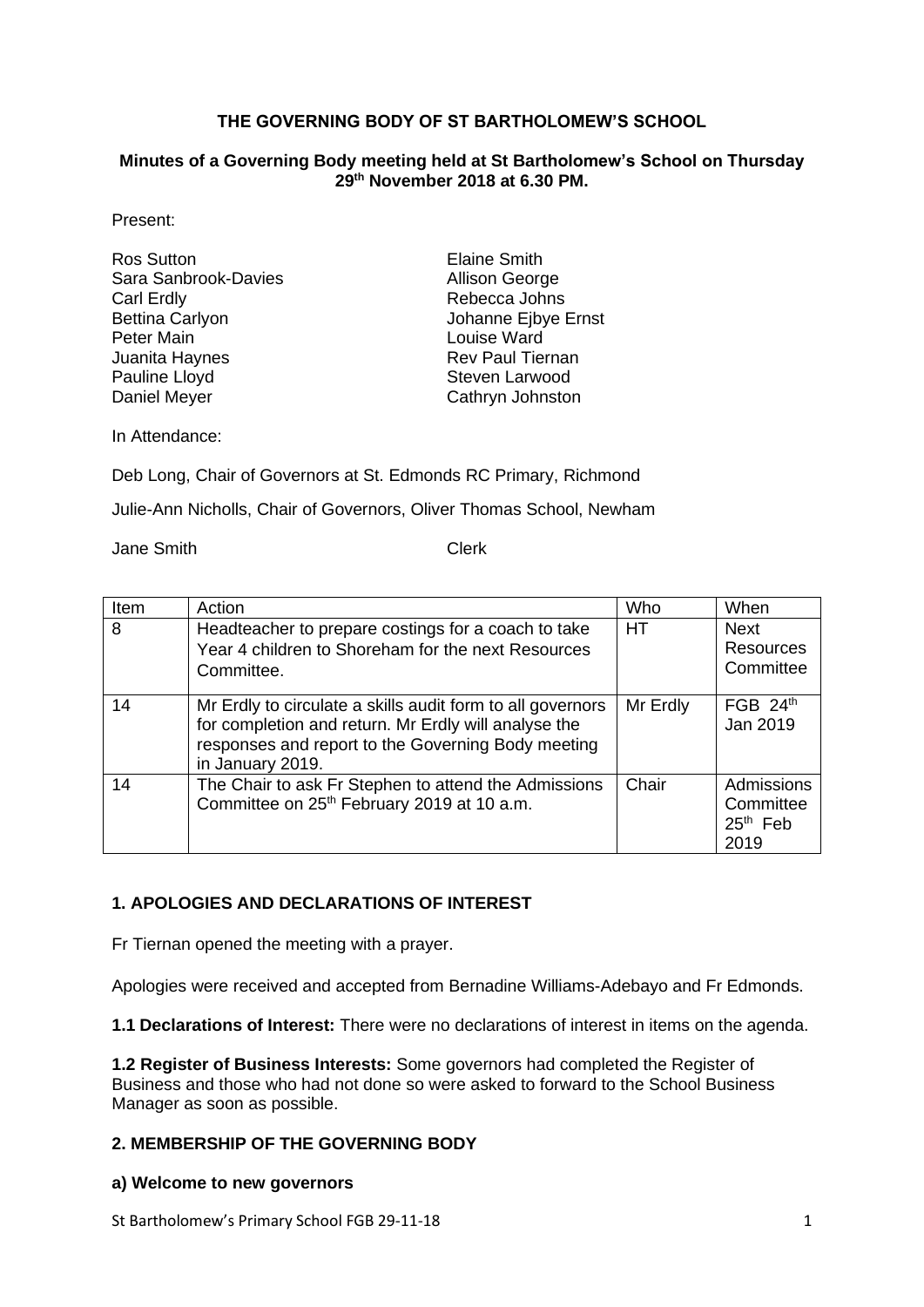The Chair welcomed the new governors Rebecca Johns (Parent), Louise Ward (Parent), Johanne Ejbye Ernst (Parent),Allison George (Foundation) who introduced themselves.

#### **b) Proposed Co-option of two new governors**

The Chair said that staff had expressed a wish to be more involved in the strategic running of the school and would like to have more representation on the governing body. The Chair said she welcomed this and, having confirmed that it was permissible to have staff making up to a third of the governing body, she proposed that Cathryn Johnson and Steve Larwood be co-opted onto the governing body.

Ms Johnson and Mr Larwood left the room In response to a question, the Chair confirmed that co-opted governors had full voting rights.

By a show of hands, governors unanimously **AGREED** to co-opt Ms Johnson and Mr Larwood onto the governing body.

## **3. MINUTES OF THE LAST MEETING AND MATTERS ARISING**

a) To approve the non-confidential minutes of the last Governing Body meeting held on the 27<sup>th</sup> September 2018

It was **RESOLVED** that the minutes be approved and signed as a true record.

b) To approve the confidential minutes of the last Governing Body meeting held on the  $27<sup>th</sup>$ September 2018

The confidential minutes had been approved by email by the governors present at the meeting and would be signed as a true record.

c) Matters arising from the Governing Body meeting held on the  $27<sup>th</sup>$  September 2018, not included elsewhere on the agenda.

The Chair said that she found the inclusion of an action table at the start of the Minutes helpful.

*Item 8.1:* The Chair confirmed that the layout of the SIP had been revised to capture how governors can support and monitor the delivery of SIP outcomes.

*Item 8.1:* Ms Smith confirmed that parental engagement had been added to the CLC agenda as a standing item.

*Item 8.1:* The Chair confirmed that parental engagement had been added to the SIP.

*Item 13.3:* Mr Erdly reported that he had reviewed the school website and that he had reported a few issues to the School Business Manager but that overall it was compliant.

# **4. TO AGREE THE ORDER OF BUSINESS OF THE MEETING**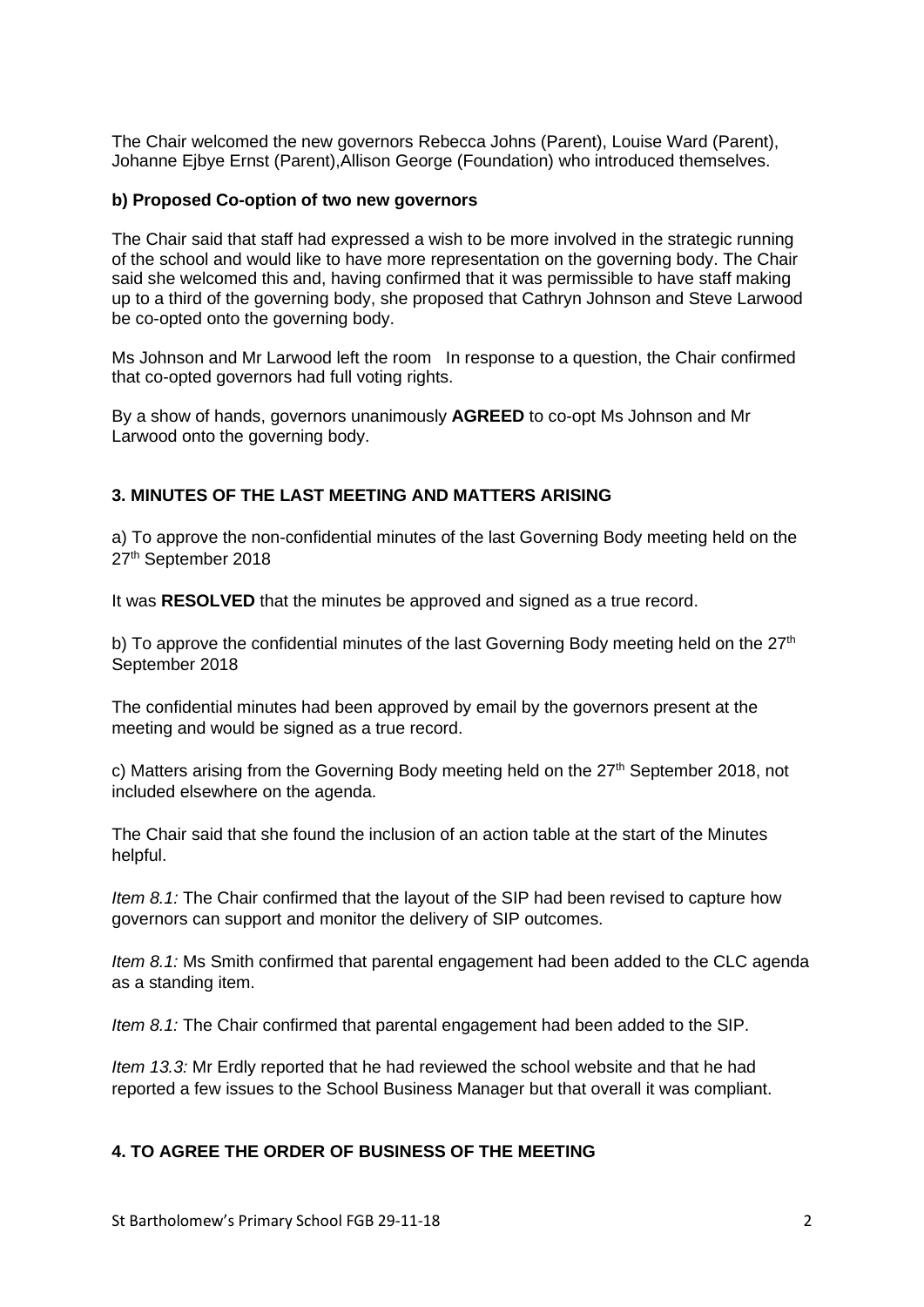The order of business of the meeting was **AGREED.**

## **5. HEADTEACHER'S REPORT**

The Headteacher 's report had previously been circulated to governors. The following points were highlighted:

- Tolerance and harmony have been added to the school's Vision as a result of discussions at INSET.
- There has been a lot of activity this term including Rocksteady and the battle of the bands later in the term. Governors said that the children's singing at the Christmas Fair had been excellent and had helped to boost profits. The whole school went to church for the remembrance service and the reading of names of those who had died from St Bart's had been particularly poignant. Ms Johns asked whether children could still go to Rocksteady even if their parents could not afford it. The Headteacher replied that they could.
- Ellie Reeves, the local MP, had visited the school and the children had asked some challenging questions.
- The school journey had gone well but unfortunately Arethusa is closing and the school is looking for a replacement for a residential trip. In response to a governor's question, the Headteacher said that the school did not want to travel for longer than 3 hours to reach their destination.
- Year 3 is very low on numbers. A number of children have moved away and one child has moved to a specialist provision. The level of movement is similar to other schools in the Borough and there are generally a lot of spare spaces in schools.
- **Pupil Premium:** There are high numbers of children in receipt of Pupil Premium in Years 5 and 6 but this decreases further down the school although there are other families who could claim. The school has adopted a subtle approach to encouraging parents to apply for Pupil Premium but may have to be more direct in future.
- Ms Lloyd commented that attendance figures were good and improving. The Headteacher confirmed that the cut off is 9 am. She said that Breakfast Club attendance is high. She said that it is important to keep families on side and to keep reinforcing the message about punctuality. Some families have been rehoused a long way from school and it is key that the school knows its families.
- The Headteacher reported that she receives a lot of requests for holidays and bereavements abroad. Ms Ward asked how these were treated. The Headteacher said that she applies discretion depending on circumstances and the previous attendance record. She talks it through with parents.
- One child had been excluded for 6 days but has since moved to a specialist provision. Exclusion is a last resort and the Chair said she has always been kept fully informed and agreed with the actions of the Headteacher.
- The Headteacher explained that the school is in two triads for school improvement. The first is carrying on work started last year with Marvels Lane and Perrymount Schools. The relationships are supportive but honest. The focus will be whole school learning through Learning Walks and discussions, and examining assessment and how school improvement plans impact on learning. The second triad is starting in the Spring term with Lewisham Anglican Schools Partnership (LASP) with a focus on maths. The school will be working with St Margaret's Lee and St Mary's Lewisham. The aim of these groups is to share expertise now that the local authority no longer plays a school improvement role at no additional cost to the schools. St Margaret's Lee is an outstanding school which does outreach work sharing expertise and this will be a challenging and supportive arrangement this year. Mr Larwood explained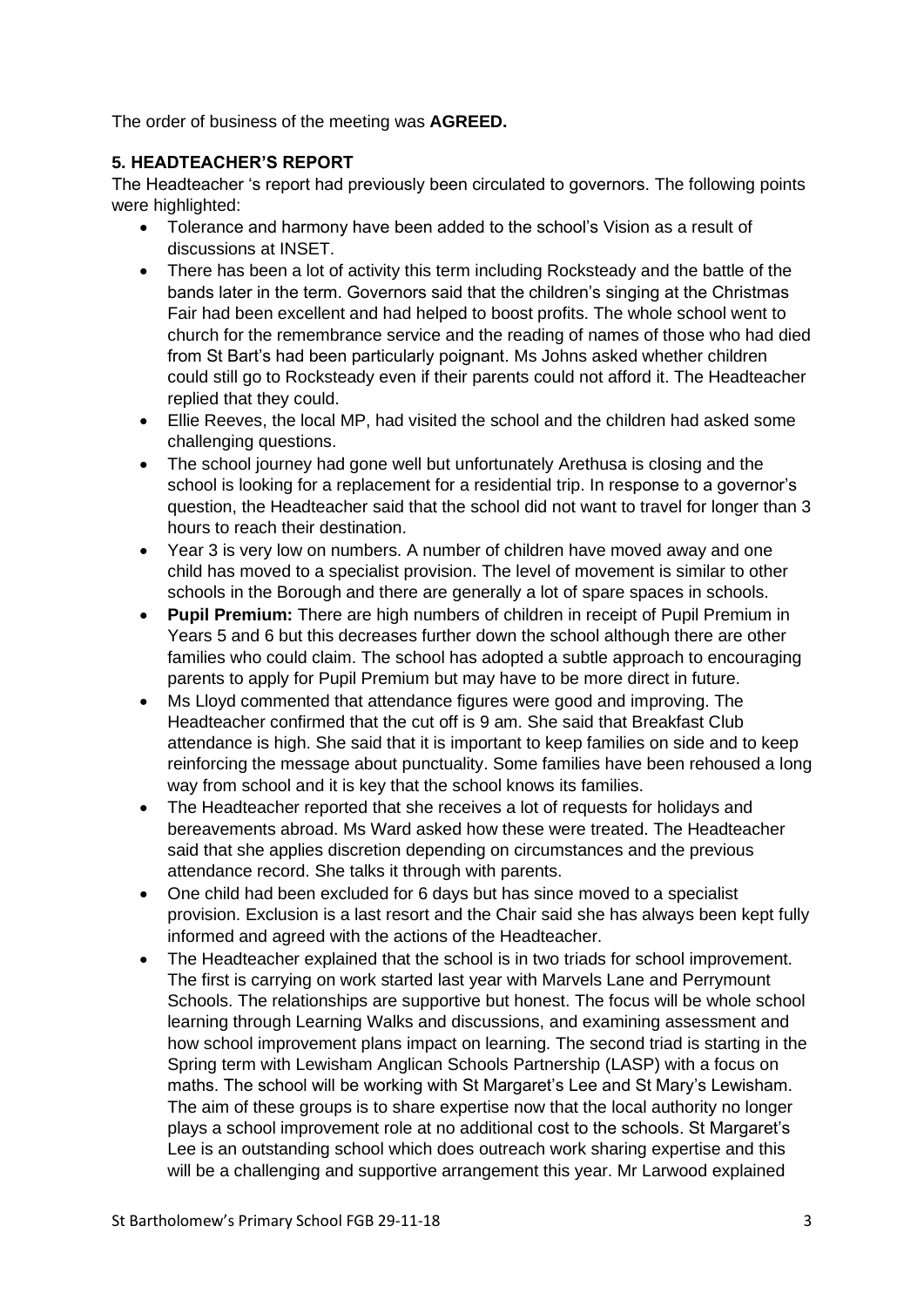the Maths hub and whole school approach of Maths Mastery which models concrete, pictorial and abstract. He invited governors to watch a Maths lesson.

Ms Johns asked if the school had any links with private schools. The Headteacher said only informally through a parent with Trinity, Croydon. Ms George asked whether the school partnered with schools in other countries. The Headteacher said that work has been done with schools in Shanghai but there is more of a monoculture there and although schools can learn from this, it needs to be tailored to fit children in this country.

- There were no reported racial incidents or bullying incidents.
- Governors noted that a child had required hospital treatment following an accident but had recovered well.
- The main areas of the SIP were highlighted. The chair said that it had been good to see vocabulary teaching in action and she encouraged governors to come in on Wednesday mornings. Mr Meyer explained that this is part of action research, following a scheme to build language and vocabulary with less emphasis on spelling. Governors' questions: How is the impact measured? Does this replace spelling tests? For children approaching greater depth, could spelling errors prevent them achieving this?

Response: The impact is measured by assessing writing skills, starting with a baseline assessment, repeated after six months, and by observations and feedback from staff. Spelling patterns are more important than learning spelling lists. The approach builds on good phonics. Spelling is important and being monitored but not every spelling is checked and corrected. It is more important to build confidence to explore and play with language and vocabulary and to prepare children as communicators. Grammar is more important than spelling and if everything else is in place, spelling alone would not prevent a child achieving greater depth. The school recognises that poor spelling could be an indicator of a special need, particularly if writing is at a high level.

- A play therapist has been appointed for one day a week, who is funded by not having a second learning mentor, and this is going very well.
- The Chair reminded governors of the data training session on  $8<sup>th</sup>$  January looking in depth at ASP and FFT.
- **Attainment and Progress:** The Headteacher reported that the Year 6 results had been very good last year. She said that the results will not be so good this year as some children will not get the expected standard. This relates to the cohort and the school has small group sessions and boosters which are well attended by children before school. The Chair commented that the school change data is mostly positive. The Headteacher reported that the school is doing work on assessments, paring down the assessment criteria. The commentary includes bullet points about every child and this encourages discussion about each child's progress. The school is in a good position with Ofsted and SIAMs completed last year so this is a good opportunity to evaluate assessments and ensure that the school only has data that is useful. Governors commented that it was a good decision to pare down assessments.
- The Chair said that the data shows that phonics really work, that where change is negative, this is in line with national trends and cohorts do make a difference. The Headteacher said that data should not be used to drive decisions and that there is no particular trend as all classes are different. Mr Meyer stated that whilst data is presented as like-for-like, the curriculum has changed so it is difficult to make true comparisons.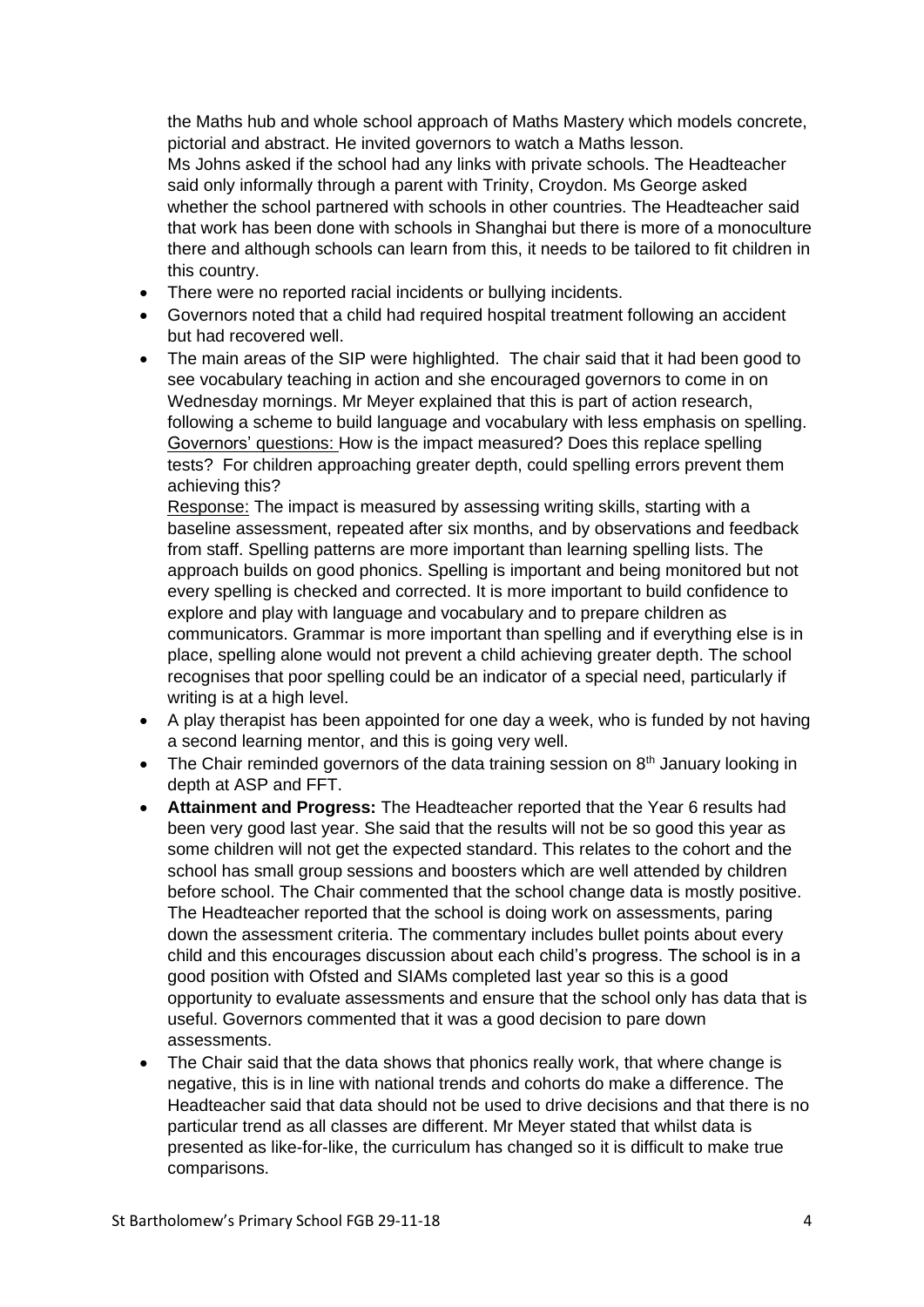• There are more EAL children than being declared. Ms George asked what support is put in place for EAL children. There are targeted interventions for EAL children. Although there is no EAL teacher, one teacher is released half a day a week to support these children. EAL children make greater and faster progress than other children.

# **6. PUPIL ACHIEVEMENT AND PROGRESS**

This item was covered in the Headteacher's report.

# **7. SCHOOL IMPROVEMENT PLAN (SIP)**

This item was covered in the Headteacher's report.

The Chair said that setting out the governors' role in the SIP would assist in monitoring progress.

The Headteacher asked new governors to contact her if they required any background information to the SIP.

# **8. REPORT FROM THE CLC COMMITTEE**

The report of the CLC held on  $22<sup>nd</sup>$  October 2018 and the safeguarding report had previously been circulated.

The Chair reported as follows:

- The EYFS report had been presented by Mr Meyer.
- Assessment and data had been reviewed with an in-depth training session for all governors on 8<sup>th</sup> January 2019.
- A safeguarding report had been received from Ms Johnston. There had been one referral made to social care. The case is now closed. There are four carers in school, no children on Child Protection Plans and two siblings on Child In Need Plans. There is one ongoing Team Around the Child following an Early Help assessment and a new Early Help assessment and Team Around the Family for a child on a reduced timetable at the parent's request. There are 18 medical care plans in place.
- Dojo was being used successfully to engage parents across the school and together with Parent Pay, had transformed communication with parents. Governors commented that parents were using Dojo responsibly to make comments.
- The PHSE visit during anti-bullying week had been a very successful way to visit the school and see the subject being taught across the school. Mr Main said he had seen some excellent work, that children and teachers were calm and interacting. Children were being taught at the appropriate level and teachers had clearly done a lot of preparation. Governors are looking forward to their Maths visit in March.
- Ms Carlyon said she is arranging a coffee morning for parents of children with SEND with Ms Johnston.
- The Chair said there had been a visit by Year 4 children from St Nicholas and St Mary School in Shoreham and the children had worked well together. The St Bart's children are keen to visit Shoreham and the Headteacher asked whether governors would agree to funding the cost of the coach (£800-£900). Governors agreed in principle to support this, subject to costings being brought to the

next Resources Committee and adequate funds being available in the school fund.

**ACTION 1:** Headteacher to prepare costings for a coach to take Year 4 children to Shoreham for the next Resources Committee.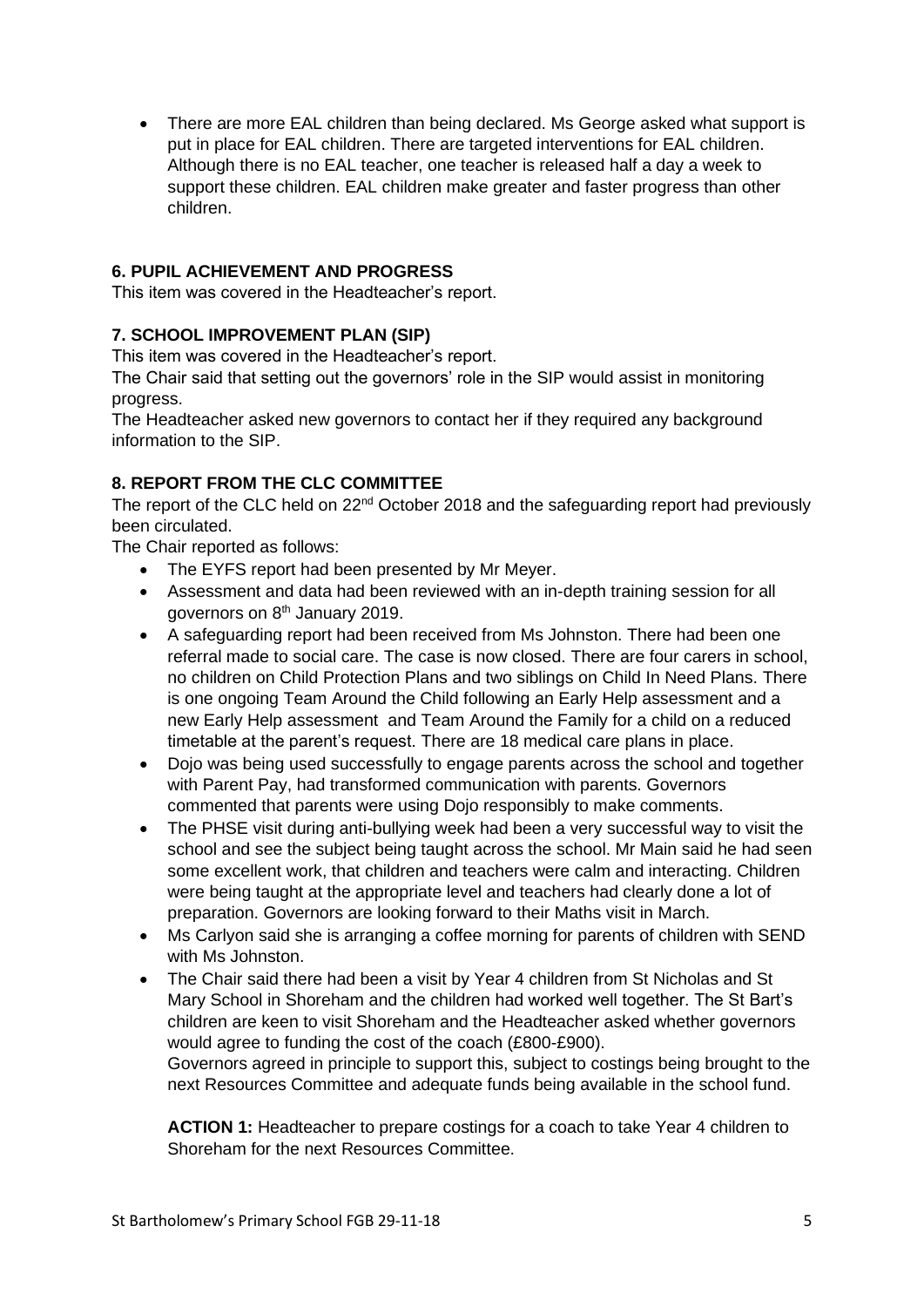- Governors noted that £750 still has to be paid for the Arethusa trip.
- Membership of CLC: All governors are invited to attend all committees next term so that new governors can choose which committee they would like to participate in.
- Ms Smith advised governors of the dates of the next CLC meetings as follows: 16th January at 6 pm,  $14<sup>th</sup>$  March at 6 pm,  $25<sup>th</sup>$  April at 6 pm, 25 June at the school house at 8am.

# **9. REPORT FROM THE RESOURCES COMMITTEE**

Mr Main presented the report from the last Resources Committee and highlighted the following:

- It was Jack Patrick's last meeting as Chair of the Resources Committee
- Charitable status of the school: the Headteacher is speaking to Leo to progress this.
- Finance: the revised budget is overall in line with forecasts. There has been an increase in staff salaries because of the teachers' pay increase this year. Although this has been covered this year by DfE funding the future is unclear and there could be an in year deficit in the region of £25,000 in 2020/21.
- The school is seeking a clawback from Chartwells as they have been using the school's gas and electricity and this could be backdated to 2015.
- Gillian Leach, School Business Manager, has a list of ideas and projects to save money.
- Shared services are a possible way of saving money. Perrymount and Marvels Lane Schools have saved on shared training.
- Mr Main said he would circulate the dates for forthcoming meetings of the Committee to governors.

Governors' questions: Has the whole Sports Premium budget been spent? The Governors account takes money from the maintenance fund. If there is a shortfall where will the money for trips come from?

Response: The spending plan for the Sports Premium funds is on the school website and the balance bikes have already arrived in school. Mr Main said that the next Resources Committee will consider a proposal for funding school trips.

# **10. DATA PROTECTION REGULATIONS**

There were no reportable incidents.

# **11. FRIENDS OF ST BART'S**

- Ms Carlyon reported that a number of new Reception parents had joined the committee and were taking key roles. The previous committee members are still on the Committee so there are plenty of skills available.
- Preparations for the Christmas Fair are going well and there is a lot of support. There is a volunteers' rota with some gaps on it still.
- The Friends have committed to raise £4,500 to add to £3,000 from the maintenance fund. The Christmas and summer fairs could potentially bring in this amount and be supplemented by other events. These are fun events and for the community and are also a more reliable way of raising money than sponsorship.
- The Pod for Forest School has been funded by the Friends and is for use by the whole school.
- Ms Ward said she is running a half marathon on 10<sup>th</sup> March 2019. The organisers have offered discounted community places and there are four places left with three people running to raise funds for the school already.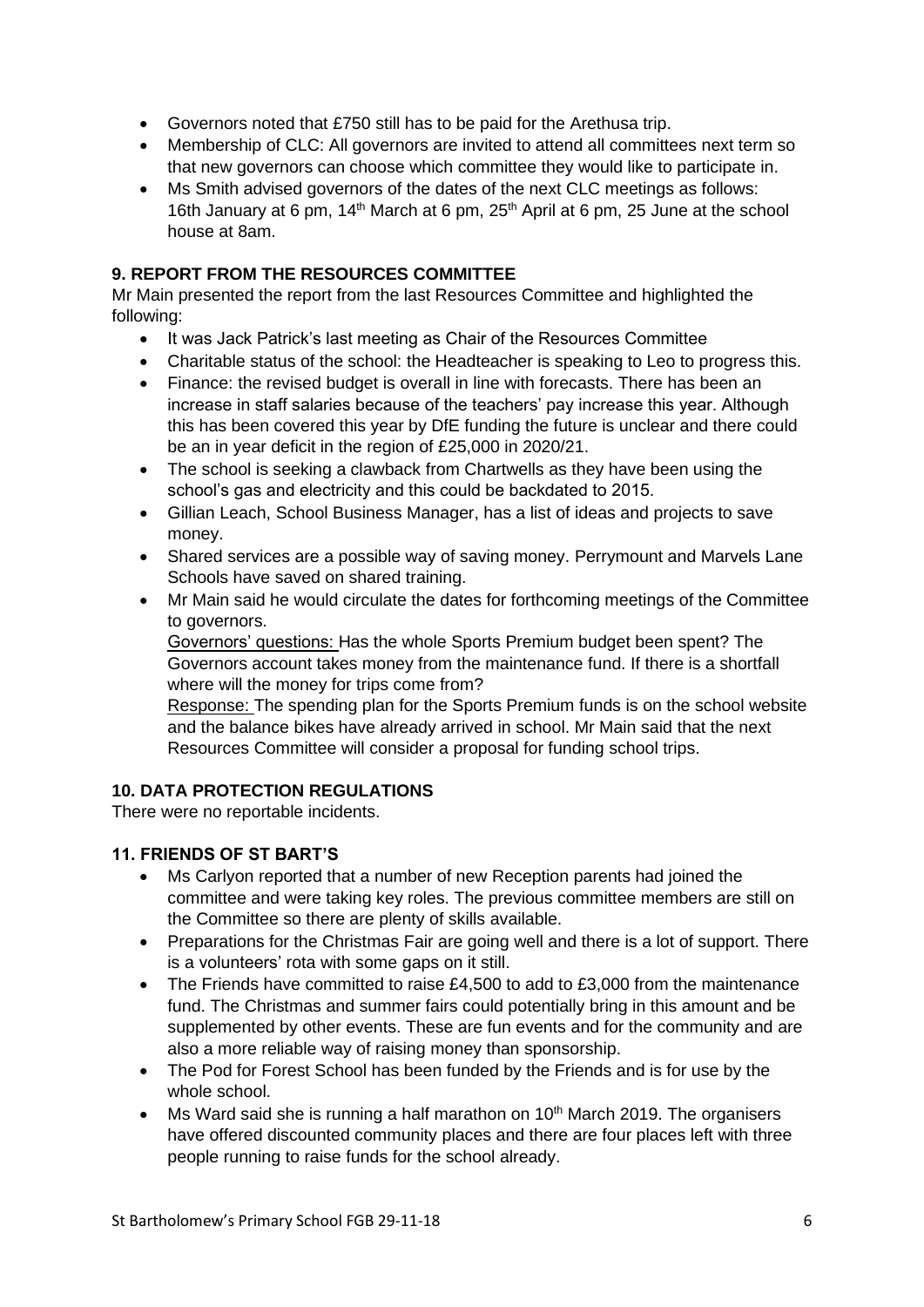• Ms George said that Sydenham Tennis Club has some funding and also offers free tennis coaching.

# **12. POLICY REVIEW**

## **a) SEND policy**

Ms Johnston reported that there have been a few factual changes to the policy. The SEND Information report is on the school website and has also been updated. She said it is important for governors to note the wording 'we will provide what we can within the resources available.' The school has to be realistic about its 'offer'. It is not always possible to provide what parents want or feel they are entitled to as a result of private reports they have commissioned. The Chair stated that if a provision is included in the child's EHCP this would be provided. However private reports are not recognised by the local authority and are causing increasing difficulties.

Ms Johnston said that the school is looking at the creative use of SLAs as alternatives to the local authority SLAs. For example, the school could buy in a speech and language therapist to work with children and to train and develop the school's own staff.

The SEND policy was **APPROVED** and signed by the Chair.

## **b) Pay Policy**

### **c) Performance Appraisal Policy**

Both the Pay and Appraisal policies have been updated to reflect the new pay scales but otherwise remain the same.

The Pay Policy was **APPROVED** and signed by the Chair.

The Appraisal Policy was **APPROVED** and signed by the Chair.

# **13. GOVERNORS' ACTIVITIES AND TRAINING**

- Governors were again reminded of the Data training on 8<sup>th</sup> January 2019.
- The Chair reported that she and the Headteacher are attending training run by the Diocese entitled 'Highly Effective Schools: a system for comprehensive, valuesbased reviews' on 30<sup>th</sup> November.
- Ms Ward asked if any governors had experience of the Governance for Schools Training. She was also referred to the Modern Governor programme available through the local authority. New Governors would have access to the training portal now that they had lgflmail addresses.

### **14. ANY URGENT/OTHER BUSINESS**

The Health and Safety Committee has been established and met on 29<sup>th</sup> November 2018 and agreed its Terms of Reference. The committee comprises Ms Smith, Gillian Leach (SBM), Maria Lucas Williams (Assistant Headteacher), a union representative and Dipo Akinfe, (Premises Manager).